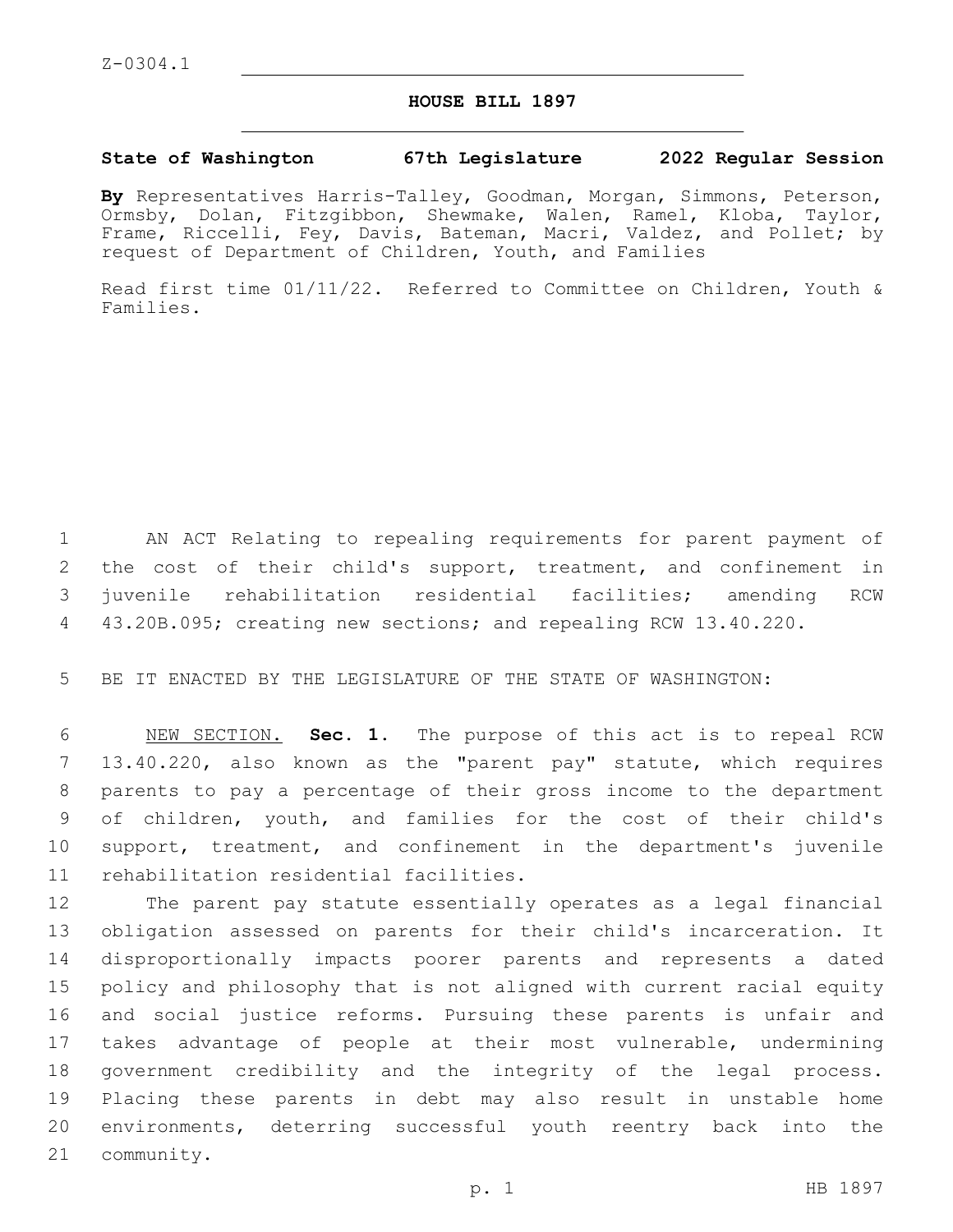The legislature finds that eliminating parents' financial obligation to pay for their child's incarceration will advance racial equity and help to support a successful transition to adulthood for 4 young people in the department's care.

 NEW SECTION. **Sec. 2.** RCW 13.40.220 (Costs of support, treatment, and confinement—Order—Contempt of court) and 2021 c 206 s 6, 2017 3rd sp.s. c 6 s 610, 1995 c 300 s 1, 1994 sp.s. c 7 s 529, 1993 c 466 s 1, & 1977 ex.s. c 291 s 76 are each repealed.

 **Sec. 3.** RCW 43.20B.095 and 2019 c 470 s 10 are each amended to read as follows:10

 The department is authorized to establish and to recover debts for the department of children, youth, and families under this 13 chapter ((and under RCW 13.40.220)) pursuant to a contract between the department of children, youth, and families and the department that is entered into in compliance with the interlocal cooperation 16 act, chapter 39.34 RCW.

 NEW SECTION. **Sec. 4.** (1) This act does not affect any moneys paid to the department of children, youth, and families before the effective date of this section. Any moneys already collected from a parent or other person legally obligated to care for and support a child under RCW 13.40.220 before the effective date of this section will not be refunded to that person.

(2) On the effective date of this section:23

 (a) All pending actions or proceedings to recover debt owed by a parent or other person legally obligated to care for and support a child under RCW 13.40.220 shall be terminated with prejudice including, but not limited to, tax refund intercepts, federal and state benefit intercepts, wage garnishments, payment plans, and 29 automatic bank account deductions;

 (b) All outstanding debts or other obligations, including, but not limited to, interest charges owed by a parent or other person legally obligated to care for and support a child under RCW 13.40.220 shall be canceled with prejudice, rendered null and void, and 34 considered paid in full; and

 (c) Any assignment of collection authority for debt owed under RCW 13.40.220 that was reported to a collection agency or out-of-state collection agency as defined in RCW 19.16.100 shall be recalled